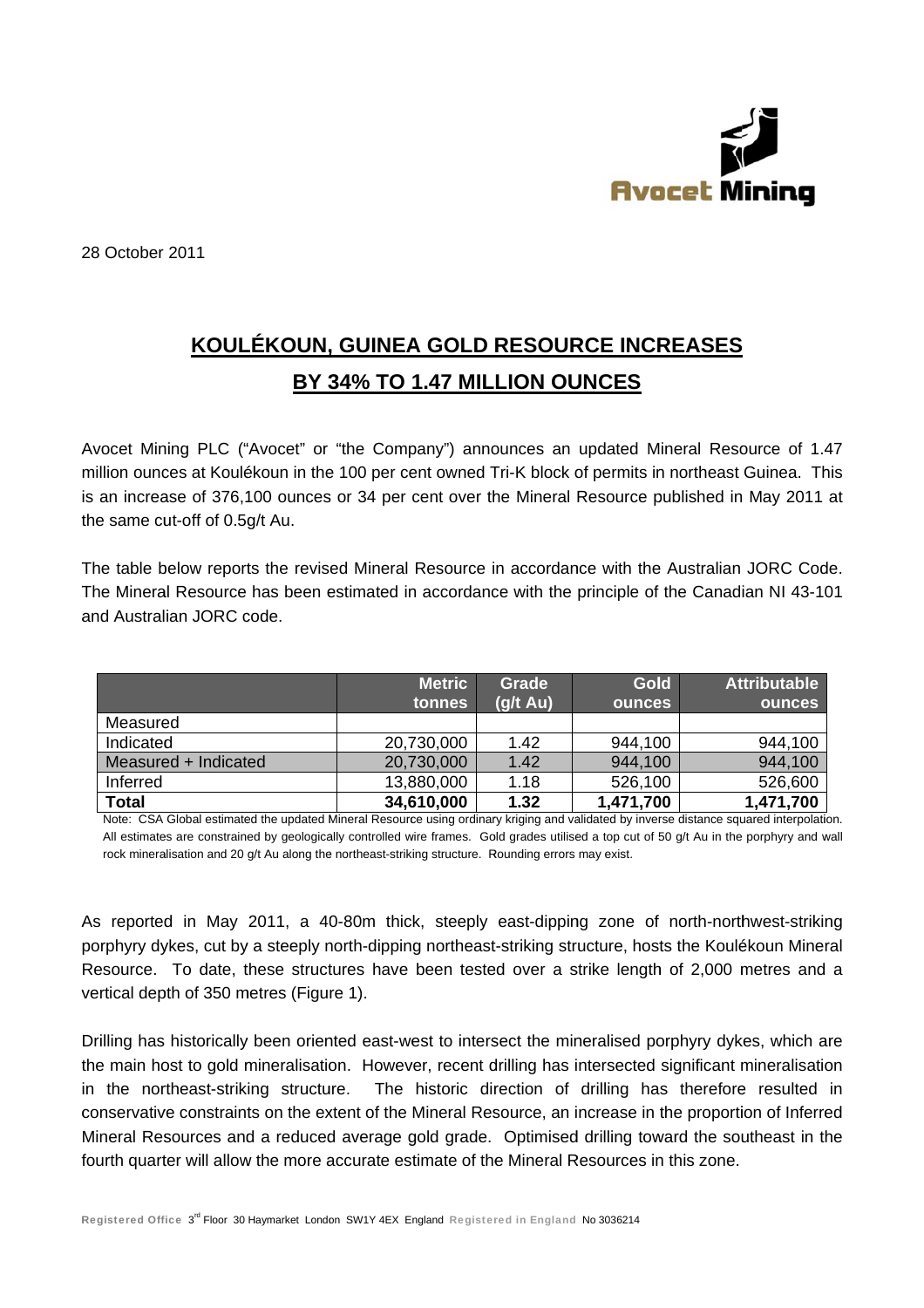The updated Mineral Resource is based on data as at 18 August 2011 from 347 reverse circulation ("RC") drill holes (34,034m) and 108 diamond ("RD" and "DD") drill holes (26,330m), which includes an additional 28 RC drill holes (3,353m) and 24 RD drill holes (6,143m) completed since the last Mineral Resource update on 11 May 2011.

Table 1 lists the significant intercepts from the new drill holes included in the updated Mineral Resource, which include the following highlights:

- 68 m @ 2.99 g/t Au from 132 m in KLRD0018
- 55 m @ 2.85 g/t Au from 408 m in KLRD0012 (incl. 26m @ 4.67 g/t Au and 2m @ 2.30 g/t Au)
- $\bullet$  53 m @ 1.89 g/t Au from 66 m in KLRD0032 (incl. 2m @ 4.81 g/t Au and 4m @ 3.94 g/t Au)
- $\bullet$  49 m  $\textcircled{a}$  1.92 g/t Au from 405 m in KLRD0017
- $\bullet$  31 m @ 2.66 g/t Au from 71 m in KLRD0033 (incl. 22m @ 3.38 g/t Au)

Assays from an additional 23 RC drill holes, one RD drill hole and four DD holes are yet to be received. These will be included, together with the results of the upcoming Q4 drilling programme, in a further updated Mineral Resource to be announced before the year end. This resource update is expected support the Company's intention to progress the project to a definitive feasibility study in 2012.

Commenting on the Mineral Resource upgrade at Koulékoun, Brett Richards, Chief Executive Officer for Avocet, said:

*"The updated Mineral Resource at Koulékoun is in line with our expectations and shows that we are on track to achieve our goal of defining two million ounces in the Tri-K region from the 2011 drilling programmes. These encouraging results have underpinned our commitment to continue with another*  field season of infill drilling within the Tri-K region, in an effort to grow the resource base beyond current *levels. Our West African Mineral Resources have now more than doubled to 5.40 million ounces gold since our acquisition of these assets in 2009, with further growth potential still to be realised."*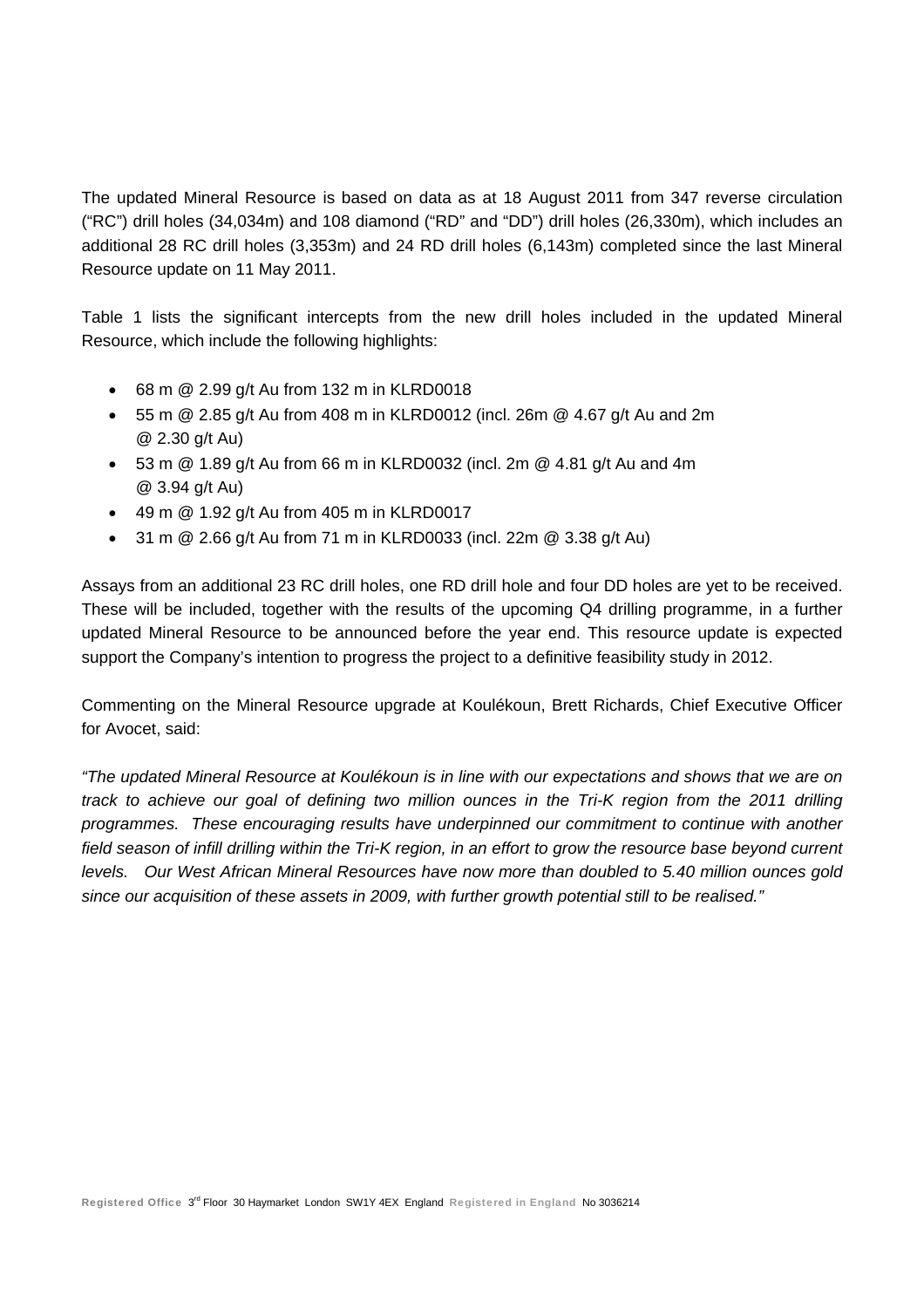*The information in this announcement that relates to Exploration Results is based on information reviewed and audited by Mr Peter Flindell, (MAusIMM), Executive Vice President of Exploration for Avocet, and the information in this announcement that*  relates to Mineral Resources is based on information compiled by Mr David Williams(MAusIMM, MAIG), Principal Consultant, *CSA. Mr Williams has the experience relevant to the style of mineralisation and type of deposit under consideration to qualify as a Qualified Person as defined by the Canadian National Instrument 43-101 for the reporting of Exploration Results, Mineral Resources and Mineral Reserves (NI 43-101) and Mr Flindell and Mr Williams are Competent Persons as defined by the Australasian JORC Code (2004) for the reporting of Exploration Results, Mineral Resources and Ore Reserves. Mr Williams*  and Mr Flindell consent to the inclusion of the technical information in this announcement in the form and context in which it *appears.* 

#### For further information please contact:

| <b>Avocet Mining PLC</b>                                         | <b>Buchanan</b>                      | <b>Ambrian Partners</b><br>Limited        | <b>JPMorgan</b><br>Cazenove                    | <b>Arctic Securities</b>                   | <b>SEB Enskilda</b>     |
|------------------------------------------------------------------|--------------------------------------|-------------------------------------------|------------------------------------------------|--------------------------------------------|-------------------------|
|                                                                  | <b>Financial PR</b><br>Consultants   | <b>NOMAD &amp; Joint</b><br><b>Broker</b> | Lead Broker                                    | <b>Financial Adviser</b><br>& Market Maker | <b>Market Maker</b>     |
| <b>Brett Richards, CEO</b><br>Mike Norris, FD<br>Angela Parr, IR | <b>Bobby Morse</b><br>James Strong   | Samantha Harrison<br>Jen Boorer           | Michael Wentworth-<br>Stanley<br>Neil Passmore | Arne Wenger<br>Petter Bakken               | <b>Fredrik Cappelen</b> |
| +44 20 7766 7674                                                 | +44 20 7466 5000<br>+44 78 7260 4783 | +44 20 7634 4700                          | +44 20 7588 2828                               | +47 2101 3100                              | +47 2100 8500           |
| www.avocet.co.uk                                                 | www.buchanan.uk.<br>com              | www.ambrian.com                           | www.jpmorgancaze<br>nove.com                   | www.arcticsec.no                           | www.sebenskilda.<br>no  |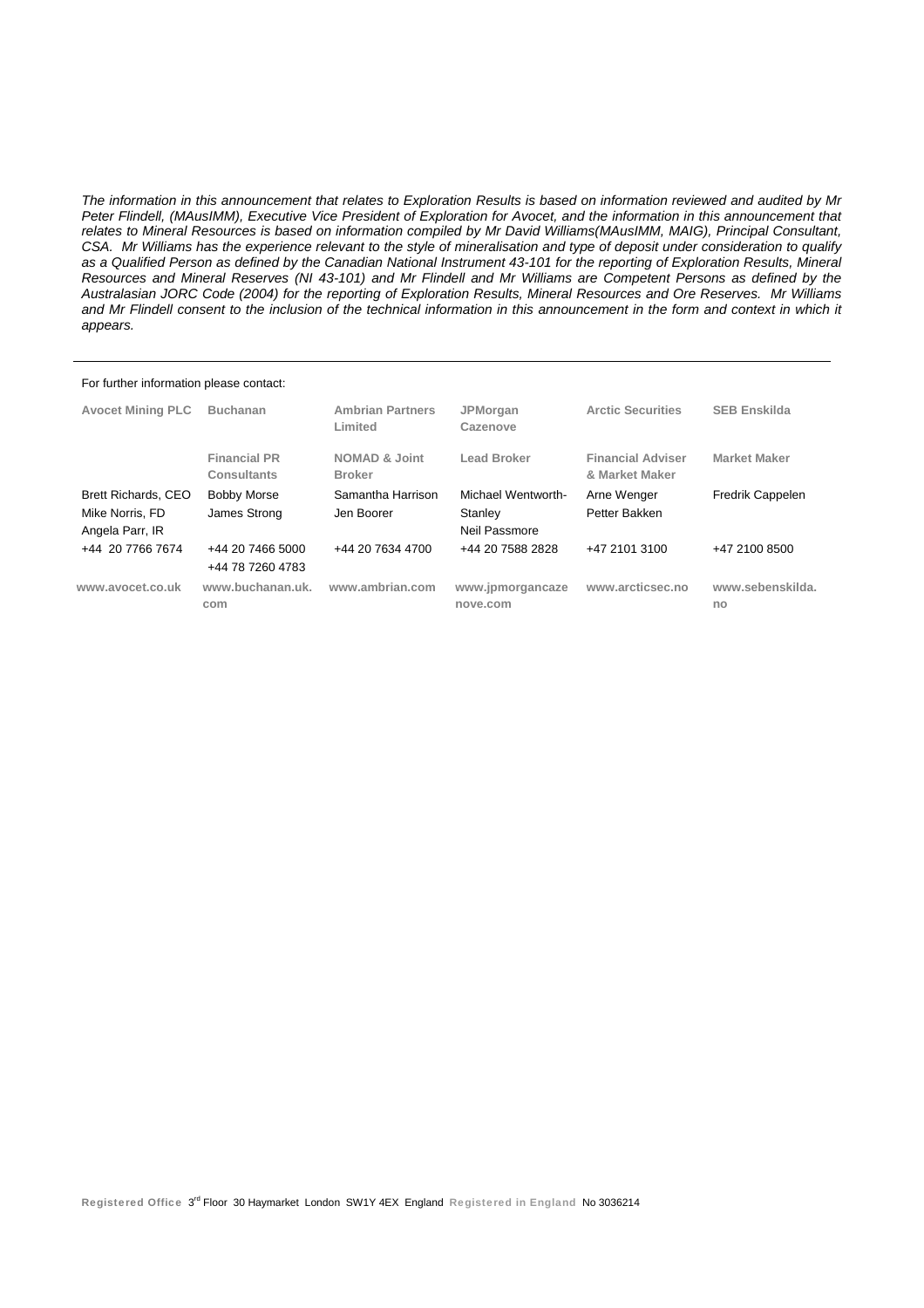#### **Notes to Editors**

Avocet Mining PLC ("Avocet" or "the Company") is a gold mining and exploration company listed on the AIM market of the London Stock Exchange (Ticker: AVM.L) and the Oslo Børs (Ticker: AVM.OL). The Company's principal activities are gold mining and exploration in Burkina Faso (as 90 per cent owner of the Inata gold mine and 100 per cent owner of eight exploration licences in the Bélahouro region surrounding Inata) and exploration in Guinea.

In December 2010 Avocet announced that it had signed a binding agreement for the conditional sale of its South East Asian assets to J & Partners L.P., a private company, for US\$200 million. To date US\$197 million of the total consideration has been received.

The substantial completion of this transaction has left Avocet as a West African gold producer and explorer, with a clear strategy for growth in that region.

The Inata deposit presently comprises a Mineral Resource of 3.36 million ounces and a Mineral Reserve of 1.46 million ounces. Inata poured its first gold in December 2009. Other assets in West Africa include exploration permits in Burkina Faso (the most advanced prospect within Bélahouro being the Souma trend, some 20 kilometres from Inata, with a Mineral Resource of 561,100 ounces), Guinea (the most advanced being Koulékoun with a Mineral Resource of 1.5 million ounces) and Mali.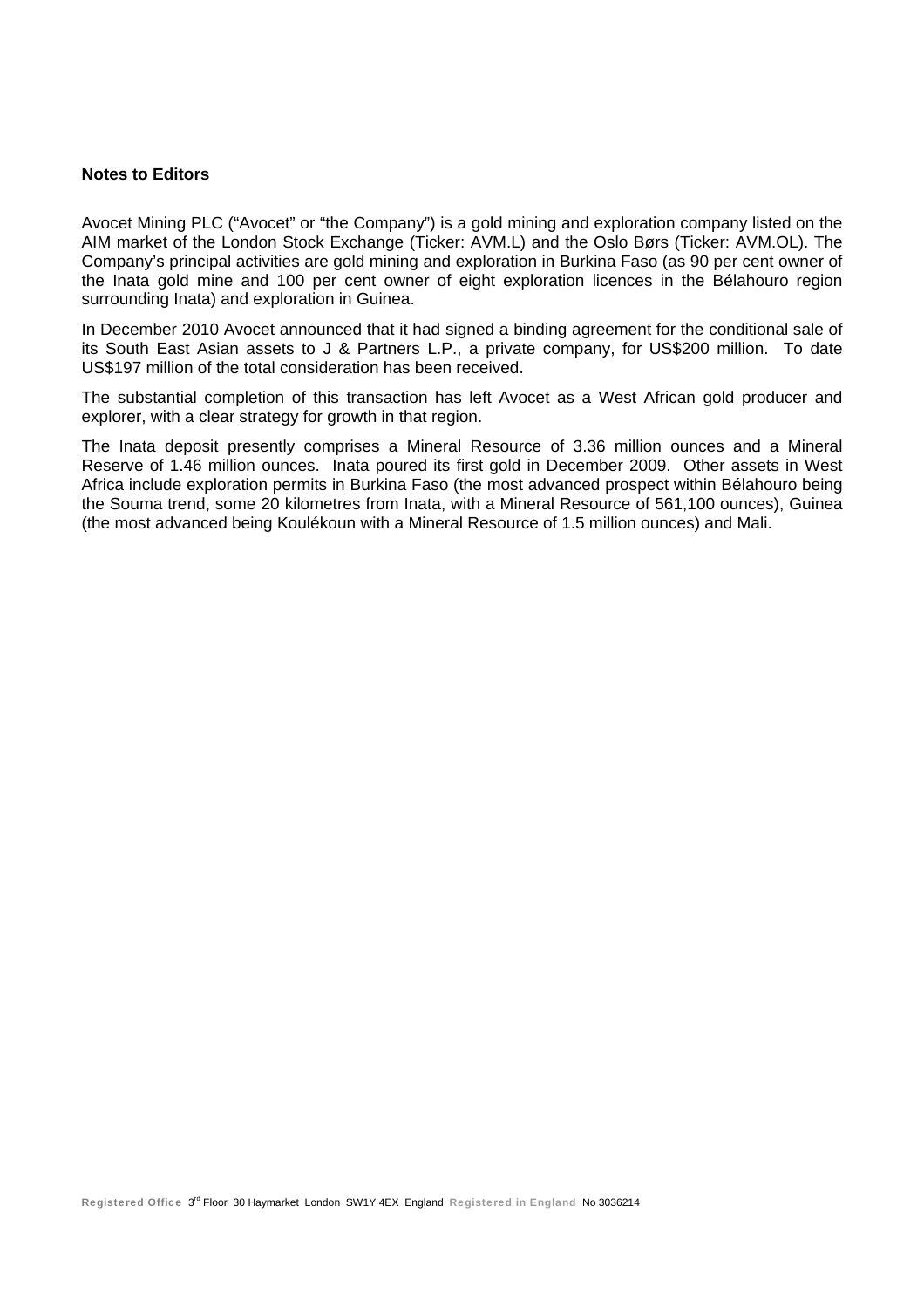### FIGURE 1: LOCATION OF SIGNIFICANT INTERCEPTS AT KOULEKOUN

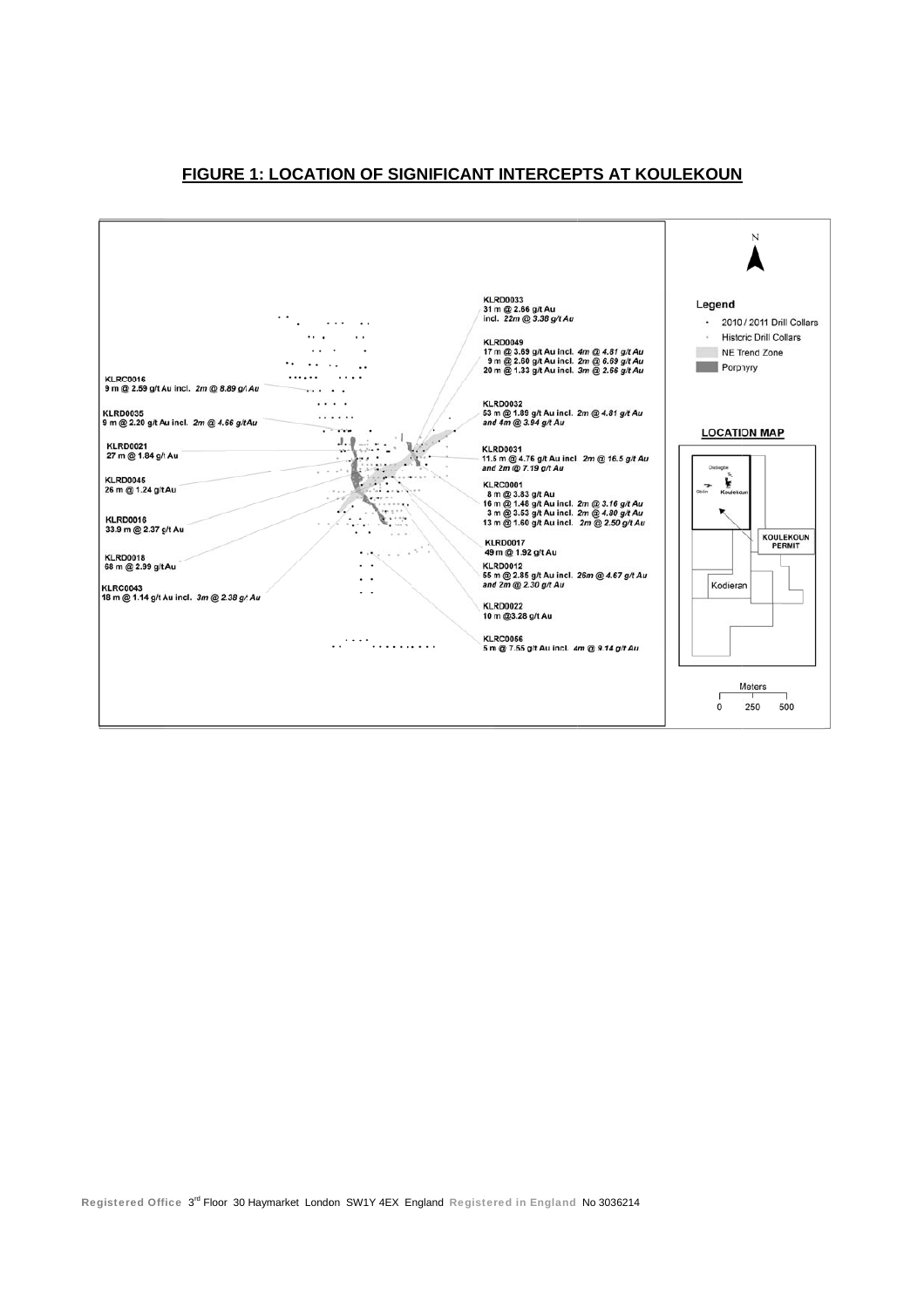| Hole ID         | East   | <b>North</b> | <b>RL</b> | Az  | <b>Dip</b> | <b>EOH</b><br>(m) | From<br>(m) | To<br>(m)    | <b>Width</b><br>(m)     | Grade<br>$(g/t \text{ Au})$ | Including        |
|-----------------|--------|--------------|-----------|-----|------------|-------------------|-------------|--------------|-------------------------|-----------------------------|------------------|
| <b>KLRC0001</b> | 509120 | 1190800      | 390       | 270 | -55        | 108.0             | 11          | 13           | $\overline{2}$          | 4.18                        |                  |
|                 |        |              |           |     |            |                   | 16          | 23           | $\overline{7}$          | 1.90                        |                  |
|                 |        |              |           |     |            |                   | 26          | 34           | 8                       | 3.83                        |                  |
|                 |        |              |           |     |            |                   | 37          | 38           | 1                       | 1.09                        |                  |
|                 |        |              |           |     |            |                   | 48          | 51           | 3                       | 0.99                        |                  |
|                 |        |              |           |     |            |                   | 55          | 59           | 4                       | 1.73                        |                  |
|                 |        |              |           |     |            |                   | 68          | 84           | 16                      | 1.48                        | 2m @ 3.16 g/t Au |
|                 |        |              |           |     |            |                   | 87          | 90           | 3                       | 3.53                        | 2m @ 4.80 g/t Au |
|                 |        |              |           |     |            |                   | 94          | 107          | 13                      | 1.60                        | 2m @ 2.50 g/t Au |
| <b>KLRC0002</b> | 508630 | 1190850      | 387       | 270 | $-55$      | 120.0             | 13          | 16           | 3                       | 0.83                        |                  |
|                 |        |              |           |     |            |                   | 19          | 33           | 14                      | 1.11                        |                  |
| <b>KLRC0004</b> | 508636 | 1190901      | 387       | 270 | $-55$      | 90.0              | 34          | 36           | 2                       | 0.63                        |                  |
|                 |        |              |           |     |            |                   | 39          | 50           | 11                      | 0.79                        |                  |
|                 |        |              |           |     |            |                   | 53          | 55           | $\sqrt{2}$              | 1.36                        |                  |
| <b>KLRC0005</b> | 508585 | 1190902      | 388       | 270 | $-55$      | 100.0             | 25          | 26           | 1                       | 0.87                        |                  |
| <b>KLRC0006</b> | 509211 | 1190900      | 386       | 270 | $-55$      | 120.0             | 52          | 54           | $\overline{2}$          | 0.58                        |                  |
|                 |        |              |           |     |            |                   | 81          | 91           | 10                      | 1.03                        |                  |
|                 |        |              |           |     |            |                   | 95          | 96           | 1                       | 1.14                        |                  |
| <b>KLRC0007</b> | 509449 | 1191000      | 385       | 270 | $-55$      | 102.0             | 35          | 36           | 1                       | 1.00                        |                  |
|                 |        |              |           |     |            |                   | 41          | 42           | 1                       | 0.76                        |                  |
|                 |        |              |           |     |            |                   | 50          | 51           | 1                       | 0.78                        |                  |
|                 |        |              |           |     |            |                   | 79          | 81           | $\overline{2}$          | 0.65                        |                  |
| <b>KLRC0008</b> | 508586 | 1190999      | 392       | 270 | $-55$      | 143.0             | 78          | 82           | 4                       | 2.52                        |                  |
|                 |        |              |           |     |            |                   | 89          | 92           | 3                       | 1.24                        |                  |
| <b>KLRC0009</b> | 508666 | 1190778      | 388       | 270 | $-55$      | 120.0             | 0           | $\mathbf{1}$ | 1                       | 0.97                        |                  |
|                 |        |              |           |     |            |                   | 33          | 34           | 1                       | 0.51                        |                  |
| <b>KLRC0010</b> | 508294 | 1191398      | 418       | 270 | $-57$      | 120.0             | 14          | 16           | $\overline{\mathbf{c}}$ | 0.90                        |                  |
| <b>KLRC0011</b> | 508334 | 1191392      | 417       | 270 | $-57$      | 114.0             | 55          | 56           | 1                       | 0.54                        |                  |
|                 |        |              |           |     |            |                   | 100         | 101          | 1                       | 0.69                        |                  |
| <b>KLRC0016</b> | 508392 | 1191295      | 412       | 270 | $-57$      | 138.0             | 2           | 11           | 9                       | 2.59                        | 2m @ 8.89 g/t Au |
|                 |        |              |           |     |            |                   | 77          | 78           | 1                       | 0.60                        |                  |
|                 |        |              |           |     |            |                   | 86          | 87           | 1                       | 0.78                        |                  |
|                 |        |              |           |     |            |                   | 130         | 131          | 1                       | 0.51                        |                  |
| <b>KLRC0017</b> | 508352 | 1191294      | 409       | 270 | $-57$      | 132.0             | 88          | 89           | 1                       | 0.82                        |                  |
|                 |        |              |           |     |            |                   | 93          | 99           | 6                       | 0.39                        |                  |
| <b>KLRC0018</b> | 508443 | 1191296      | 411       | 270 | $-57$      | 144.0             | 46          | 50           | 4                       | 0.60                        |                  |
|                 |        |              |           |     |            |                   | 72          | 87           | 15                      | 1.03                        |                  |
|                 |        |              |           |     |            |                   | 93          | 94           | 1                       | 0.71                        |                  |
|                 |        |              |           |     |            |                   | 106         | 107          | 1                       | 0.62                        |                  |
| <b>KLRC0019</b> | 508543 | 1191297 401  |           | 270 | -57        | 114.0             | $10$        | 11           | 1                       | 0.50                        |                  |
|                 |        |              |           |     |            |                   | 14          | 19           | 5                       | 0.92                        |                  |
|                 |        |              |           |     |            |                   | 22          | 24           | 2                       | 1.09                        |                  |
|                 |        |              |           |     |            |                   | 27          | 28           | 1                       | 0.71                        |                  |
|                 |        |              |           |     |            |                   | 37          | 39           | 2                       | 0.76                        |                  |
|                 |        |              |           |     |            |                   | 80          | 88           | 8                       | 1.36                        |                  |
|                 |        |              |           |     |            |                   | 94          | 95           | 1                       | 0.62                        |                  |

## **TABLE 1: KOULEKOUN NEW SIGNIFICANT INTERCEPTS**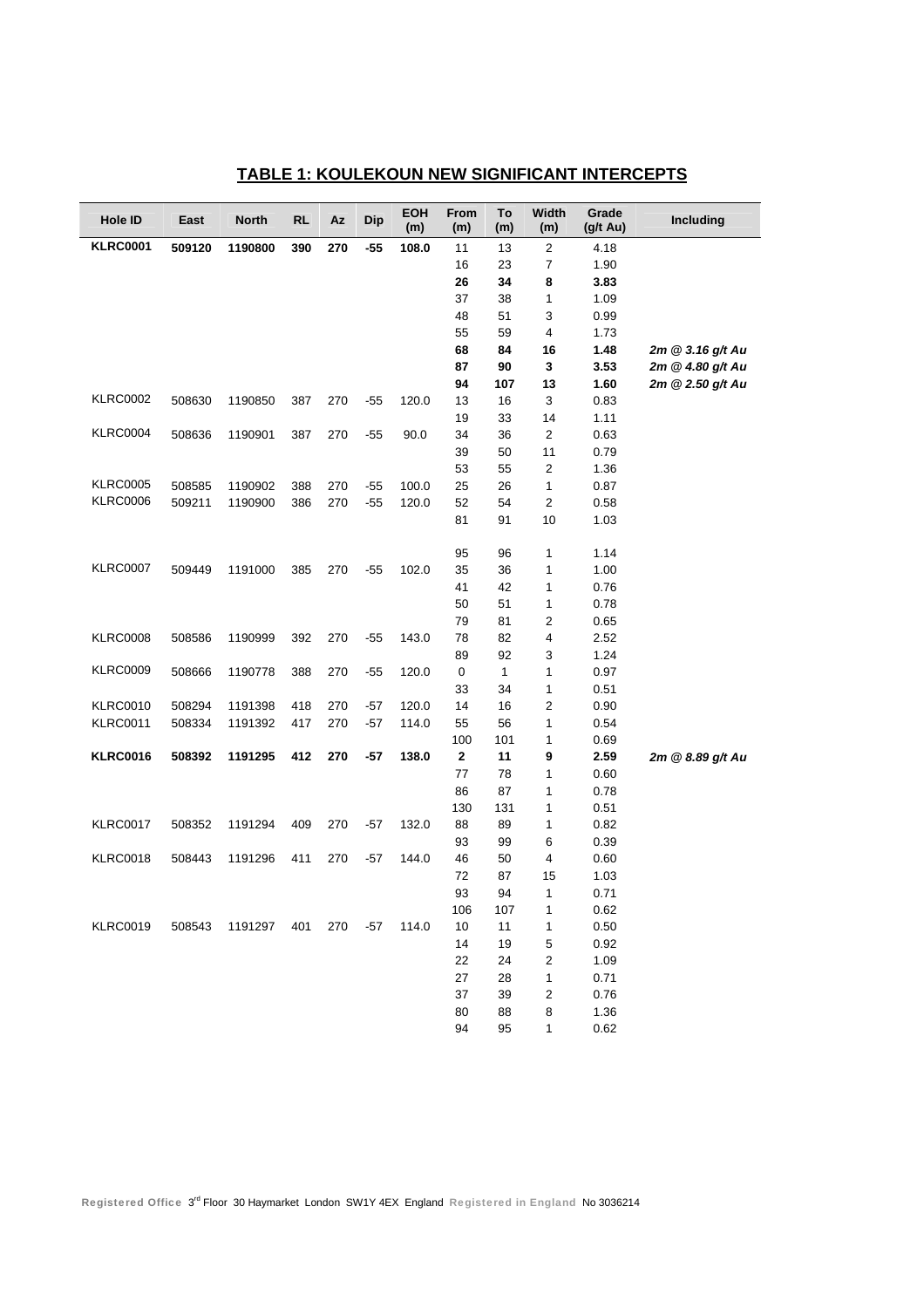| Hole ID         | East   | <b>North</b> | <b>RL</b> | Az  | Dip   | <b>EOH</b><br>(m) | From<br>(m)  | To<br>(m)      | Width<br>(m)                 | Grade<br>(g/t Au) | Including        |
|-----------------|--------|--------------|-----------|-----|-------|-------------------|--------------|----------------|------------------------------|-------------------|------------------|
| <b>KLRC0043</b> | 508689 | 1190437      | 409       | 270 | $-55$ | 90.0              | $\mathbf{1}$ | $\overline{2}$ | $\mathbf{1}$                 | 0.55              |                  |
|                 |        |              |           |     |       |                   | 7            | 8              | 1                            | 0.73              |                  |
|                 |        |              |           |     |       |                   | 13           | 17             | 4                            | 0.69              |                  |
|                 |        |              |           |     |       |                   | 58           | 59             | $\mathbf{1}$                 | 0.51              |                  |
|                 |        |              |           |     |       |                   | 72           | 90             | 18                           | 1.14              | 3m @ 2.38 g/t Au |
| <b>KLRC0044</b> | 508582 | 1190396      | 399       | 270 | $-55$ | 120.0             | 2            | 3              | $\mathbf{1}$                 | 1.04              |                  |
|                 |        |              |           |     |       |                   | 19           | 20             | 1                            | 0.75              |                  |
|                 |        |              |           |     |       |                   | 65           | 66             | 1                            | 13.5              |                  |
|                 |        |              |           |     |       |                   | 119          | 120            | 1                            | 0.51              |                  |
| <b>KLRC0045</b> | 508628 | 1190395      | 402       | 270 | $-55$ | 120.0             | 1            | 5              | 4                            | 0.54              |                  |
|                 |        |              |           |     |       |                   | 19           | 20             | 1                            | 1.03              |                  |
|                 |        |              |           |     |       |                   | 44           | 45             | 1                            | 1.62              |                  |
|                 |        |              |           |     |       |                   | 60           | 61             | 1                            | 1.76              |                  |
|                 |        |              |           |     |       |                   | 68           | 70             | $\overline{\mathbf{c}}$      | 3.26              |                  |
| <b>KLRC0046</b> | 508668 | 1190345      | 402       | 270 | $-55$ | 120.0             | $\pmb{0}$    | $\mathbf{1}$   | $\mathbf{1}$                 | 0.70              |                  |
|                 |        |              |           |     |       |                   | 11           | 17             | 6                            | 0.67              |                  |
|                 |        |              |           |     |       |                   | 20           | 21             | 1                            | 1.04              |                  |
|                 |        |              |           |     |       |                   | 117          | 118            | 1                            | 0.60              |                  |
| <b>KLRC0047</b> | 508743 | 1190346      | 404       | 270 | $-55$ | 144.0             | 106          | 107            | 1                            | 0.67              |                  |
|                 |        |              |           |     |       |                   | 132          | 133            | 1                            | 0.59              |                  |
|                 |        |              |           |     |       |                   | 136          | 137            | 1                            | 1.65              |                  |
|                 |        |              |           |     |       |                   | 142          | 143            | 1                            | 2.05              |                  |
| <b>KLRC0048</b> | 508915 | 1190346      | 406       | 270 | $-55$ | 102.0             | 22           | 27             | 5                            | 0.63              |                  |
|                 |        |              |           |     |       |                   | 55           | 59             | 4                            | 0.76              |                  |
|                 |        |              |           |     |       |                   | 85           | 88             | 3                            | 0.45              |                  |
|                 |        |              |           |     |       |                   | 98           | 102            | 4                            | 0.97              |                  |
| <b>KLRC0049</b> | 508967 | 1190346      | 408       | 270 | $-55$ | 132.0             | 1            | 3              | 2                            | 0.54              |                  |
|                 |        |              |           |     |       |                   | 10           | 11             | $\mathbf{1}$                 | 0.64              |                  |
|                 |        |              |           |     |       |                   | 19           | 33             | 14                           | 0.84              |                  |
|                 |        |              |           |     |       |                   | 40<br>50     | 47<br>52       | 7<br>$\overline{\mathbf{c}}$ | 2.40              | 2m @ 6.95 g/t Au |
| <b>KLRC0050</b> | 508693 | 1190297      | 402       | 270 | $-55$ | 96.0              | 56           | 60             | 4                            | 1.41<br>2.57      |                  |
|                 |        |              |           |     |       |                   | 85           | 86             | $\mathbf{1}$                 | 1.58              |                  |
| <b>KLRC0052</b> | 508962 | 1190296      | 412       | 270 | $-55$ | 108.0             | $\mathbf{1}$ | 3              | 2                            | 0.75              |                  |
|                 |        |              |           |     |       |                   | 6            | 25             | 19                           | 1.01              |                  |
|                 |        |              |           |     |       |                   | 29           | 35             | 6                            | 1.47              |                  |
|                 |        |              |           |     |       |                   | 39           | 40             | $\mathbf{1}$                 | 0.57              |                  |
|                 |        |              |           |     |       |                   | 56           | 64             | 8                            | 0.63              |                  |
|                 |        |              |           |     |       |                   | 88           | 89             | 1                            | 1.31              |                  |
| <b>KLRC0053</b> | 508714 | 1190245      | 402       | 270 | $-55$ | 120.0             | 1            | $\overline{2}$ | 1                            | 0.92              |                  |
|                 |        |              |           |     |       |                   | 15           | 16             | 1                            | 0.64              |                  |
|                 |        |              |           |     |       |                   | 105          | 106            | 1                            | 1.92              |                  |
| <b>KLRC0054</b> | 508813 | 1190246      | 405       | 270 | $-55$ | 134.0             | 48           | 49             | 1                            | 14.1              |                  |
| <b>KLRC0056</b> | 508827 | 1190095      | 408       | 270 | $-55$ | 150.0             | 103          | 108            | 5                            | 7.55              | 4m @ 9.14 g/t Au |
| <b>KLRC0057</b> | 508747 | 1189995      | 408       | 270 | $-55$ | 126.0             | 19           | 21             | $\overline{\mathbf{c}}$      | 0.91              |                  |
| <b>KLRC0059</b> | 508749 | 1189893      | 414       | 270 | $-55$ | 126.0             | 99           | 100            | 1                            | 0.61              |                  |
| KLRD0009        | 508861 | 1190903      | 385       | 270 | $-55$ | 357.6             | 225          | 232            | 7                            | 0.57              |                  |
|                 |        |              |           |     |       |                   | 242          | 246            | 4                            | 0.75              |                  |
|                 |        |              |           |     |       |                   | 249          | 268            | 19                           | 0.61              |                  |
|                 |        |              |           |     |       |                   | 279          | 281            | 2                            | 1.35              |                  |
|                 |        |              |           |     |       |                   | 313          | 314            | 1                            | 1.91              |                  |
|                 |        |              |           |     |       |                   | 330          | 331            | 1                            | 3.60              |                  |
|                 |        |              |           |     |       |                   | 339          | 340            | 1                            | 0.94              |                  |
|                 |        |              |           |     |       |                   | 354          | 355            | 1                            | 0.85              |                  |
| <b>KLRD0012</b> | 509031 | 1190612      | 399       | 270 | -55   | 494.8             | 115          | 116            | 1                            | 1.80              |                  |
|                 |        |              |           |     |       |                   | 140          | 141            | 1                            | 0.73              |                  |
|                 |        |              |           |     |       |                   | 174          | 176            | 2                            | 0.74              |                  |

Registered Office 3rd Floor 30 Haymarket London SW1Y 4EX England Registered in England No 3036214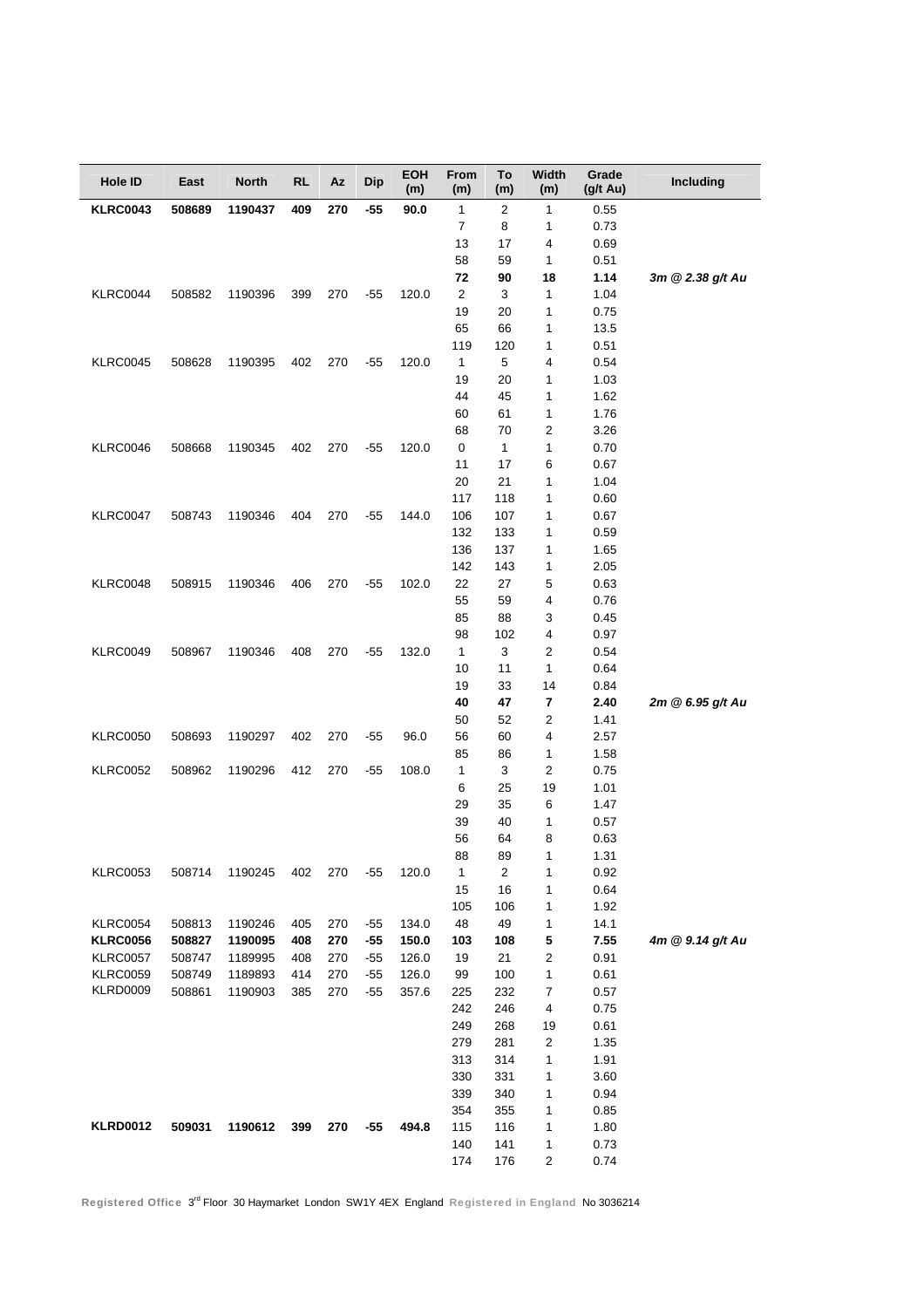| Hole ID         | East   | <b>North</b> | <b>RL</b> | Az  | <b>Dip</b> | <b>EOH</b><br>(m) | From<br>(m) | To<br>(m)  | Width<br>(m)              | Grade<br>(g/t Au) | Including                              |
|-----------------|--------|--------------|-----------|-----|------------|-------------------|-------------|------------|---------------------------|-------------------|----------------------------------------|
|                 |        |              |           |     |            |                   | 185         | 186        | 1                         | 0.93              |                                        |
|                 |        |              |           |     |            |                   | 195         | 196        | 1                         | 1.33              |                                        |
|                 |        |              |           |     |            |                   | 207         | 211        | 4                         | 0.35              |                                        |
|                 |        |              |           |     |            |                   | 214         | 215        | 1                         | 2.42              |                                        |
|                 |        |              |           |     |            |                   | 230         | 238        | 8                         | 0.64              |                                        |
|                 |        |              |           |     |            |                   | 242         | 243        | 1                         | 0.88              |                                        |
|                 |        |              |           |     |            |                   | 275         | 277        | 2                         | 0.64              |                                        |
|                 |        |              |           |     |            |                   | 290         | 291        | $\mathbf{1}$              | 2.01              |                                        |
|                 |        |              |           |     |            |                   | 309         | 310        | 1                         | 1.95              |                                        |
|                 |        |              |           |     |            |                   | 317         | 326        | 9                         | 0.62              |                                        |
|                 |        |              |           |     |            |                   | 329         | 334        | 5                         | 0.72              |                                        |
|                 |        |              |           |     |            |                   | 339         | 340        | 1                         | 1.13              |                                        |
|                 |        |              |           |     |            |                   | 359         | 360        | 1                         | 0.82              |                                        |
|                 |        |              |           |     |            |                   | 365         | 368        | 3                         | 3.21              |                                        |
|                 |        |              |           |     |            |                   | 383         | 405        | 22                        | 1.11              | 4m @ 2.16 g/t Au                       |
|                 |        |              |           |     |            |                   | 408         | 463        | 55                        | 2.85              | 26m @ 4.67 g/t Au,<br>2m @ 2.30 g/t Au |
|                 |        |              |           |     |            |                   | 469         | 471        | $\sqrt{2}$                | 0.72              |                                        |
|                 |        |              |           |     |            |                   | 478         | 483        | 5                         | 0.43              |                                        |
| <b>KLRD0013</b> | 508875 | 1190498      | 412       | 270 | $-55$      | 372.6             | 158         | 159        | 1                         | 0.59              |                                        |
|                 |        |              |           |     |            |                   | 173         | 180        | 7                         | 0.59              |                                        |
|                 |        |              |           |     |            |                   | 184         | 185        | 1                         | 5.40              |                                        |
|                 |        |              |           |     |            |                   | 284         | 285        | 1                         | 0.52              |                                        |
|                 |        |              |           |     |            |                   | 338         | 339        | 1                         | 0.92              |                                        |
|                 |        |              |           |     |            |                   | 351         | 352        | 1                         | 0.99              |                                        |
|                 |        |              |           |     |            |                   | 365         | 366        | 1                         | 0.55              |                                        |
| <b>KLRD0015</b> | 508801 | 1190798      | 389       | 270 | $-55$      | 246.2             | 142.2       | 154        | 11.81                     | 0.76              |                                        |
|                 |        |              |           |     |            |                   | 160         | 172        | 12                        | 0.56              |                                        |
|                 |        |              |           |     |            |                   | 175         | 176        | $\mathbf{1}$              | 0.53              |                                        |
|                 |        |              |           |     |            |                   | 183         | 190        | $\overline{7}$            | 1.51              |                                        |
|                 |        |              |           |     |            |                   | 193         | 194        | 1.2                       | 0.86              |                                        |
| <b>KLRD0016</b> | 508928 | 1190751      | 392       | 270 | -55        | 376.0             | 125         | 126        | 1                         | 0.78              |                                        |
|                 |        |              |           |     |            |                   | 210         | 211        | 1                         | 0.58              |                                        |
|                 |        |              |           |     |            |                   | 295         | 329        | 33.9                      | 2.37              |                                        |
|                 |        |              |           |     |            |                   | 344.4       | 354        | 9.6                       | 0.66              |                                        |
|                 |        |              |           |     |            |                   | 357         | 358        | $\mathbf{1}$              | 0.94              |                                        |
| <b>KLRD0017</b> | 508982 | 1190655      | 404       | 270 | $-55$      | 497.1             | 124         | 128        | 3.6                       | 1.60              |                                        |
|                 |        |              |           |     |            |                   | 130         | 132        | $\overline{2}$            | 1.57              |                                        |
|                 |        |              |           |     |            |                   | 134.6       | 141        | 6.4                       | 0.83              |                                        |
|                 |        |              |           |     |            |                   | 144         | 145        | $\mathbf{1}$              | 0.98              |                                        |
|                 |        |              |           |     |            |                   | 161         | 169        | 8                         | 1.35              |                                        |
|                 |        |              |           |     |            |                   | 172         | 173        | 1                         | 0.88              |                                        |
|                 |        |              |           |     |            |                   | 186         | 187        | $\mathbf{1}$              | 1.71              |                                        |
|                 |        |              |           |     |            |                   | 196         | 198        | $\overline{\mathbf{c}}$   | 1.52              |                                        |
|                 |        |              |           |     |            |                   | 239         | 240        | $\mathbf{1}$              | 0.91              |                                        |
|                 |        |              |           |     |            |                   | 244         | 260        | 16                        | 0.68              |                                        |
|                 |        |              |           |     |            |                   | 263         | 266        | $\ensuremath{\mathsf{3}}$ | 0.77              |                                        |
|                 |        |              |           |     |            |                   | 269<br>278  | 272<br>281 | $\ensuremath{\mathsf{3}}$ | 0.67<br>0.47      |                                        |
|                 |        |              |           |     |            |                   | 287         | 288        | 3                         | 0.62              |                                        |
|                 |        |              |           |     |            |                   | 303         | 304        | $\mathbf{1}$              | 0.86              |                                        |
|                 |        |              |           |     |            |                   | 307         | 311        | 1<br>4                    | 0.47              |                                        |
|                 |        |              |           |     |            |                   | 356         | 357        | $\mathbf{1}$              | 2.44              |                                        |
|                 |        |              |           |     |            |                   | 364         | 365        | $\mathbf{1}$              | 0.55              |                                        |
|                 |        |              |           |     |            |                   | 386         | 402        | 16                        | 0.98              |                                        |
|                 |        |              |           |     |            |                   | 405         | 454        | 49                        | 1.92              |                                        |
|                 |        |              |           |     |            |                   | 463         | 464        | $\mathbf{1}$              | 0.71              |                                        |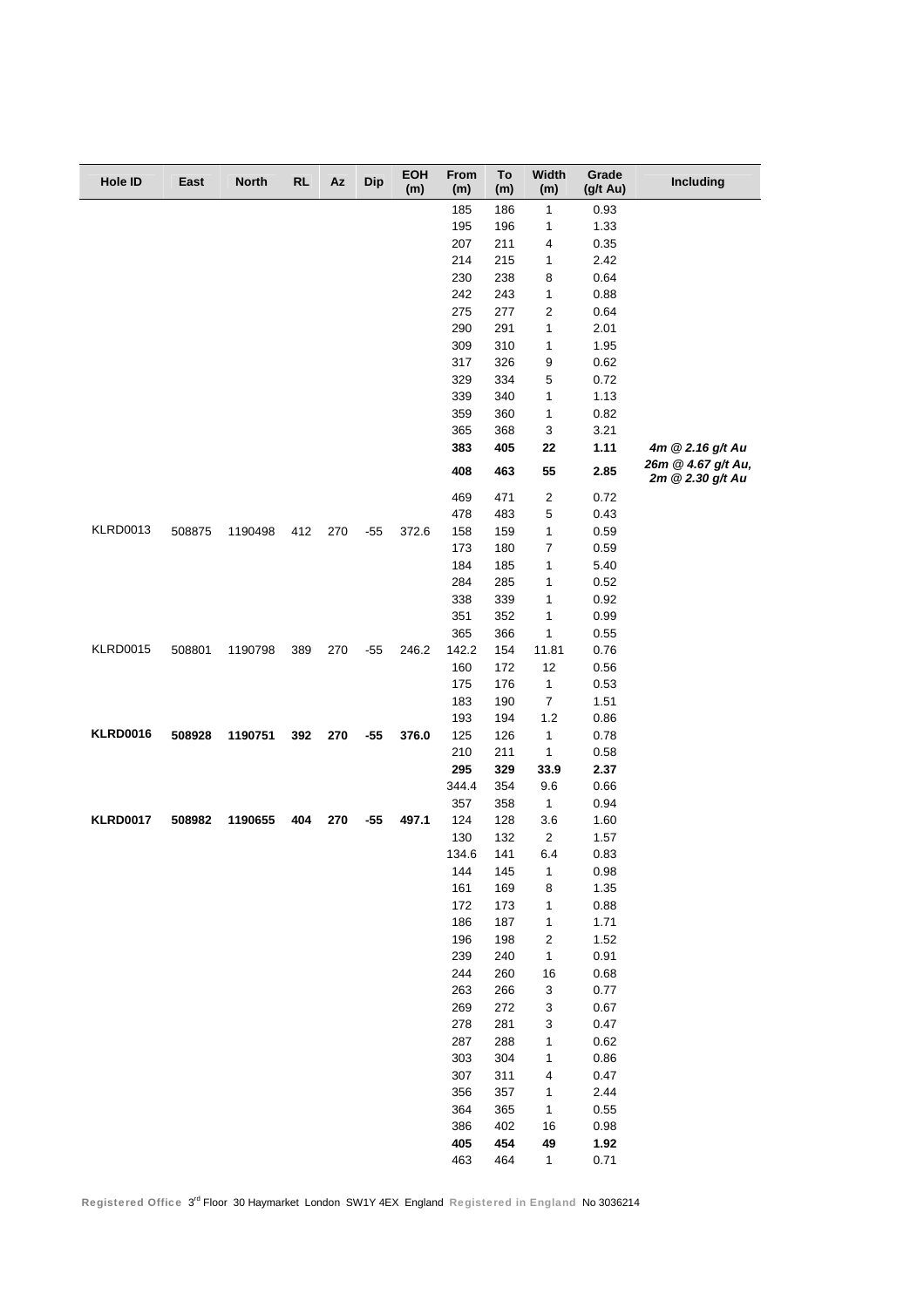| Hole ID         | East   | <b>North</b> | <b>RL</b> | Az  | <b>Dip</b> | <b>EOH</b><br>(m) | <b>From</b><br>(m) | To<br>(m)  | Width<br>(m)            | Grade<br>(g/t Au) | Including |
|-----------------|--------|--------------|-----------|-----|------------|-------------------|--------------------|------------|-------------------------|-------------------|-----------|
| <b>KLRD0018</b> | 508856 | 1190602      | 410       | 270 | $-55$      | 237.7             | 132                | 200        | 68                      | 2.99              |           |
|                 |        |              |           |     |            |                   | 214                | 215        | $\mathbf{1}$            | 1.15              |           |
|                 |        |              |           |     |            |                   | 229                | 230        | 1                       | 1.02              |           |
| <b>KLRD0019</b> | 509338 | 1190925      | 386       | 270 | -55        | 381.4             | 213                | 217        | $\overline{\mathbf{4}}$ | 0.48              |           |
|                 |        |              |           |     |            |                   | 284                | 285        | $\mathbf{1}$            | 0.68              |           |
|                 |        |              |           |     |            |                   | 289                | 300        | 11                      | 0.72              |           |
|                 |        |              |           |     |            |                   | 309                | 315        | 6                       | 2.18              |           |
|                 |        |              |           |     |            |                   | 322                | 327        | 5                       | 4.58              |           |
|                 |        |              |           |     |            |                   | 334                | 336        | 1.6                     | 4.10              |           |
|                 |        |              |           |     |            |                   | 342                | 343        | $\mathbf{1}$            | 3.11              |           |
|                 |        |              |           |     |            |                   | 355                | 356        | 1                       | 3.51              |           |
| <b>KLRD0021</b> | 508831 | 1190858      | 387       | 270 | $-55$      | 250.5             | 111                | 112        | $\mathbf{1}$            | 0.78              |           |
|                 |        |              |           |     |            |                   | 154.2              | 166        | 11.8                    | 0.95              |           |
|                 |        |              |           |     |            |                   | 169<br>201         | 196        | 27<br>14                | 1.84              |           |
|                 |        |              |           |     |            |                   | 218                | 215<br>231 | 13                      | 0.86<br>1.27      |           |
| <b>KLRD0022</b> | 509059 | 1190450      | 398       | 270 | $-55$      | 300.5             | 249                | 259        | 10                      | 3.28              |           |
|                 |        |              |           |     |            |                   | 274                | 275        | $\mathbf{1}$            | 1.70              |           |
| <b>KLRD0023</b> | 508745 | 1190699      | 397       | 270 | $-55$      | 150.0             | 110                | 111        | $\mathbf{1}$            | 0.59              |           |
|                 |        |              |           |     |            |                   | 115                | 117        | $\boldsymbol{2}$        | 1.52              |           |
|                 |        |              |           |     |            |                   | 142                | 143        | $\mathbf{1}$            | 0.50              |           |
| <b>KLRD0024</b> | 508932 | 1190401      | 403       | 270 | $-55$      | 202.0             | 109                | 113        | $\overline{\mathbf{4}}$ | 0.51              |           |
| <b>KLRD0025</b> | 509075 | 1190751      | 393       | 270 | $-55$      | 181.4             | 89                 | 90         | $\mathbf{1}$            | 0.93              |           |
|                 |        |              |           |     |            |                   | 102.6              | 104        | 1.4                     | 0.51              |           |
|                 |        |              |           |     |            |                   | 108                | 109        | $\mathbf{1}$            | 0.86              |           |
|                 |        |              |           |     |            |                   | 115                | 118        | 3                       | 4.16              |           |
|                 |        |              |           |     |            |                   | 123                | 124        | $\mathbf{1}$            | 0.85              |           |
|                 |        |              |           |     |            |                   | 129                | 130        | $\mathbf{1}$            | 0.91              |           |
|                 |        |              |           |     |            |                   | 134                | 135        | $\mathbf{1}$            | 2.54              |           |
|                 |        |              |           |     |            |                   | 140                | 141        | $\mathbf{1}$            | 1.44              |           |
|                 |        |              |           |     |            |                   | 145                | 149        | 4                       | 1.49              |           |
|                 |        |              |           |     |            |                   | 163                | 164        | 1                       | 0.53              |           |
| <b>KLRD0026</b> | 509131 | 1190752      | 392       | 270 | -55        | 276.7             | 123                | 126        | 3                       | 0.60              |           |
|                 |        |              |           |     |            |                   | 129                | 131        | $\sqrt{2}$              | 1.58              |           |
|                 |        |              |           |     |            |                   | 134                | 135        | $\mathbf{1}$            | 2.32              |           |
|                 |        |              |           |     |            |                   | 164                | 178        | 14                      | 1.29              |           |
|                 |        |              |           |     |            |                   | 186                | 187        | $\mathbf{1}$            | 0.55              |           |
|                 |        |              |           |     |            |                   | 200                | 202        | $\overline{2}$          | 0.84              |           |
|                 |        |              |           |     |            |                   | 206                | 207        | $\mathbf{1}$            | 0.56              |           |
|                 |        |              |           |     |            |                   | 211                | 214        | 3                       | 1.54              |           |
|                 |        |              |           |     |            |                   | 221                | 222        | 1                       | 0.88              |           |
|                 |        |              |           |     |            |                   | 240<br>244         | 241<br>247 | 1<br>3                  | 2.72<br>0.63      |           |
|                 |        |              |           |     |            |                   | 252                | 275        | 23                      | 1.05              |           |
| <b>KLRD0027</b> | 509241 | 1190751      | 388       | 270 | $-55$      | 186.7             | 136                | 138        | $\sqrt{2}$              | 1.08              |           |
|                 |        |              |           |     |            |                   | 161                | 162        | 1                       | 0.51              |           |
| <b>KLRD0029</b> | 509174 | 1190804      | 388       | 270 | $-55$      | 240.7             | 115                | 116        | 1                       | 30.0              |           |
|                 |        |              |           |     |            |                   | 127                | 128        | 1                       | 0.51              |           |
|                 |        |              |           |     |            |                   | 153                | 160        | $\boldsymbol{7}$        | 1.68              |           |
|                 |        |              |           |     |            |                   | 163                | 167        | 4                       | 0.80              |           |
|                 |        |              |           |     |            |                   | 174                | 175        | 1                       | 0.69              |           |
|                 |        |              |           |     |            |                   | 213                | 214        | 1                       | 0.76              |           |
|                 |        |              |           |     |            |                   | 217                | 219        | 2                       | 0.74              |           |
| <b>KLRD0030</b> | 508471 | 1190997      | 390       | 270 | $-55$      | 108.0             | 98                 | 101        | 3                       | 0.53              |           |
| <b>KLRD0031</b> | 509267 | 1190810      | 388       | 270 | $-55$      | 230.0             | $\overline{2}$     | 3          | 1                       | 0.51              |           |
|                 |        |              |           |     |            |                   | 10                 | 13         | 3                       | 0.59              |           |
|                 |        |              |           |     |            |                   | 60                 | 62         | $\sqrt{2}$              | 5.24              |           |

Registered Office 3rd Floor 30 Haymarket London SW1Y 4EX England Registered in England No 3036214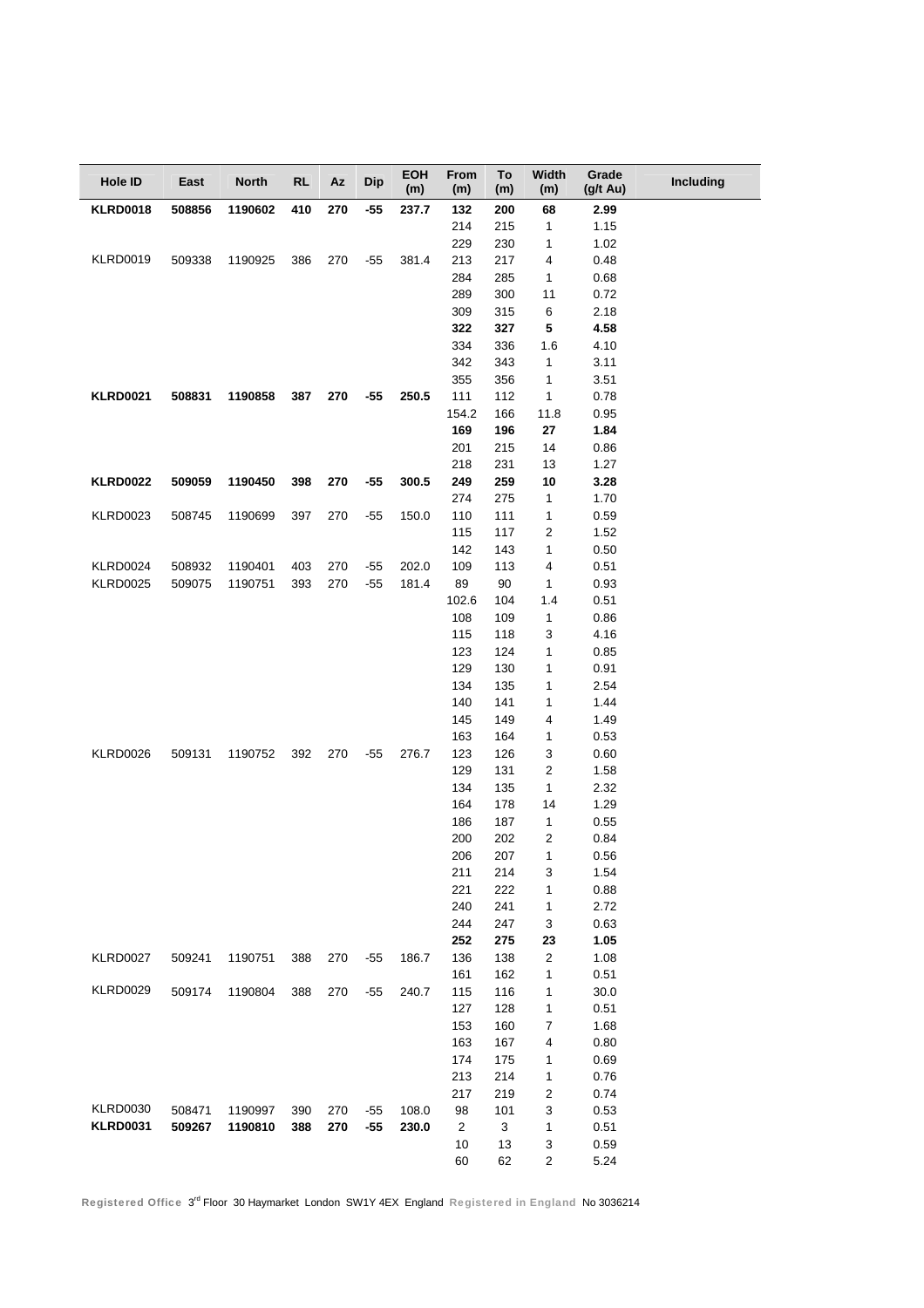| Hole ID         | East   | <b>North</b> | <b>RL</b> | Az  | <b>Dip</b> | <b>EOH</b><br>(m) | From<br>(m) | To<br>(m)  | Width<br>(m)            | Grade<br>$(g/t \text{ Au})$ | Including                             |
|-----------------|--------|--------------|-----------|-----|------------|-------------------|-------------|------------|-------------------------|-----------------------------|---------------------------------------|
|                 |        |              |           |     |            |                   | 96          | 97         | 1                       | 0.88                        |                                       |
|                 |        |              |           |     |            |                   | 105         | 110        | 4.9                     | 1.24                        |                                       |
|                 |        |              |           |     |            |                   | 117         | 126        | 9                       | 1.61                        | 3m @ 3.08 g/t Au                      |
|                 |        |              |           |     |            |                   | 176         | 180        | 4                       | 0.89                        |                                       |
|                 |        |              |           |     |            |                   | 184         | 195        | 11.45                   | 4.76                        | 2m @ 16.5 g/t Au,<br>2m @ 7.19 g/t Au |
|                 |        |              |           |     |            |                   | 226         | 227        | 1                       | 1.31                        |                                       |
| <b>KLRD0032</b> | 509225 | 1190852      | 386       | 270 | -55        | 192.4             | 5           | 6          | 1                       | 2.21                        |                                       |
|                 |        |              |           |     |            |                   | 9           | 11         | 2                       | 1.74                        |                                       |
|                 |        |              |           |     |            |                   | 17          | 19         | 2                       | 3.16                        |                                       |
|                 |        |              |           |     |            |                   | 27          | 28         | 1                       | 0.54                        |                                       |
|                 |        |              |           |     |            |                   | 33          | 38         | 5                       | 1.30                        |                                       |
|                 |        |              |           |     |            |                   | 54<br>66    | 62<br>119  | 8<br>53                 | 1.21<br>1.89                | 2m @ 4.81 g/t Au,                     |
|                 |        |              |           |     |            |                   |             |            |                         |                             | 4m @ 3.94 g/t Au                      |
|                 |        |              |           |     |            |                   | 129         | 130        | 1                       | 1.17                        |                                       |
|                 |        |              |           |     |            |                   | 135         | 136        | 1                       | 1.91                        |                                       |
|                 |        |              |           |     |            |                   | 140<br>162  | 141<br>163 | 1<br>1                  | 0.79<br>0.82                |                                       |
| <b>KLRD0033</b> | 509144 | 1190854      | 387       | 270 | $-55$      | 102.0             | 5           | 30         | 25                      | 1.13                        |                                       |
|                 |        |              |           |     |            |                   | 33          | 34         | 1                       | 0.89                        |                                       |
|                 |        |              |           |     |            |                   | 56          | 57         | 1                       | 0.67                        |                                       |
|                 |        |              |           |     |            |                   | 61          | 67         | 6                       | 0.70                        |                                       |
|                 |        |              |           |     |            |                   | 71          | 102        | 31                      | 2.66                        | 22m @ 3.38 g/t Au                     |
| <b>KLRD0034</b> | 508626 | 1190999      | 387       | 270 | $-55$      | 267.4             | 30          | 32         | 2                       | 1.56                        |                                       |
|                 |        |              |           |     |            |                   | 39          | 40         | 1                       | 0.59                        |                                       |
|                 |        |              |           |     |            |                   | 74          | 76         | $\overline{\mathbf{c}}$ | 0.75                        |                                       |
|                 |        |              |           |     |            |                   | 82          | 85         | 3                       | 1.87                        | 2m @ 2.52 g/t Au                      |
|                 |        |              |           |     |            |                   | 92          | 99         | 7                       | 0.63                        |                                       |
|                 |        |              |           |     |            |                   | 118         | 122        | 3.5                     | 1.06                        |                                       |
|                 |        |              |           |     |            |                   | 144.4       | 152        | 7.6                     | 2.16                        | 3m @ 4.25 g/t Au                      |
| <b>KLRD0035</b> | 508659 | 1190999      | 387       | 270 | $-55$      | 289.4             | 48          | 57         | 9                       | 2.20                        | 2m @ 4.66 g/t Au                      |
|                 |        |              |           |     |            |                   | 60          | 66         | 6                       | 3.14                        |                                       |
|                 |        |              |           |     |            |                   | 72          | 73         | 1                       | 2.57                        |                                       |
|                 |        |              |           |     |            |                   | 79          | 81         | 2                       | 0.96                        |                                       |
|                 |        |              |           |     |            |                   | 89<br>98    | 90<br>101  | 1<br>3                  | 0.91                        |                                       |
|                 |        |              |           |     |            |                   | 119         | 123        | 4.3                     | 0.48<br>0.76                |                                       |
|                 |        |              |           |     |            |                   | 125.8       | 129        | 3.15                    | 1.12                        |                                       |
|                 |        |              |           |     |            |                   | 187         | 190        | 3                       | 0.69                        |                                       |
| KLRD0036        | 508672 | 1191001      | 387       | 270 | $-55$      | 333.0             | 24          | 26         | 2                       | 9.71                        |                                       |
|                 |        |              |           |     |            |                   | 135         | 139        | 4                       | 1.09                        |                                       |
|                 |        |              |           |     |            |                   | 167         | 170        | 3                       | 0.53                        |                                       |
|                 |        |              |           |     |            |                   | 174         | 175        | 1                       | 0.53                        |                                       |
|                 |        |              |           |     |            |                   | 186         | 187        | 1                       | 1.08                        |                                       |
|                 |        |              |           |     |            |                   | 204         | 205        | 1                       | 0.73                        |                                       |
| KLRD0037        | 508714 | 1191001      | 387       | 270 | $-55$      | 240.3             | 153         | 154        | 1                       | 1.82                        |                                       |
|                 |        |              |           |     |            |                   | 160.4       | 163        | 2.55                    | 1.54                        |                                       |
| KLRD0038        | 508645 | 1191101      | 390       | 270 | $-55$      | 184.0             | 15          | 16         | $\mathbf{1}$            | 0.90                        |                                       |
| <b>KLRD0039</b> | 508441 | 1191096      | 398       | 270 | $-55$      | 170.0             | 8           | 9          | 1                       | 0.75                        |                                       |
|                 |        |              |           |     |            |                   | 16          | 17         | 1                       | 0.60                        |                                       |
| KLRD0040        | 508481 | 1191096      | 395       | 270 | $-55$      | 177.0             | 76          | 77         | 1                       | 0.52                        |                                       |
| <b>KLRD0041</b> |        |              |           |     |            |                   | 119         | 120        | 1                       | 0.53                        |                                       |
|                 | 508684 | 1191100      | 389       | 270 | $-55$      | 456.0             | 52<br>76    | 53<br>77   | 1                       | 0.76                        |                                       |
|                 |        |              |           |     |            |                   | 86          | 93         | 1<br>7                  | 0.75<br>0.94                |                                       |
|                 |        |              |           |     |            |                   | 96          | 97         | 1                       | 1.72                        |                                       |